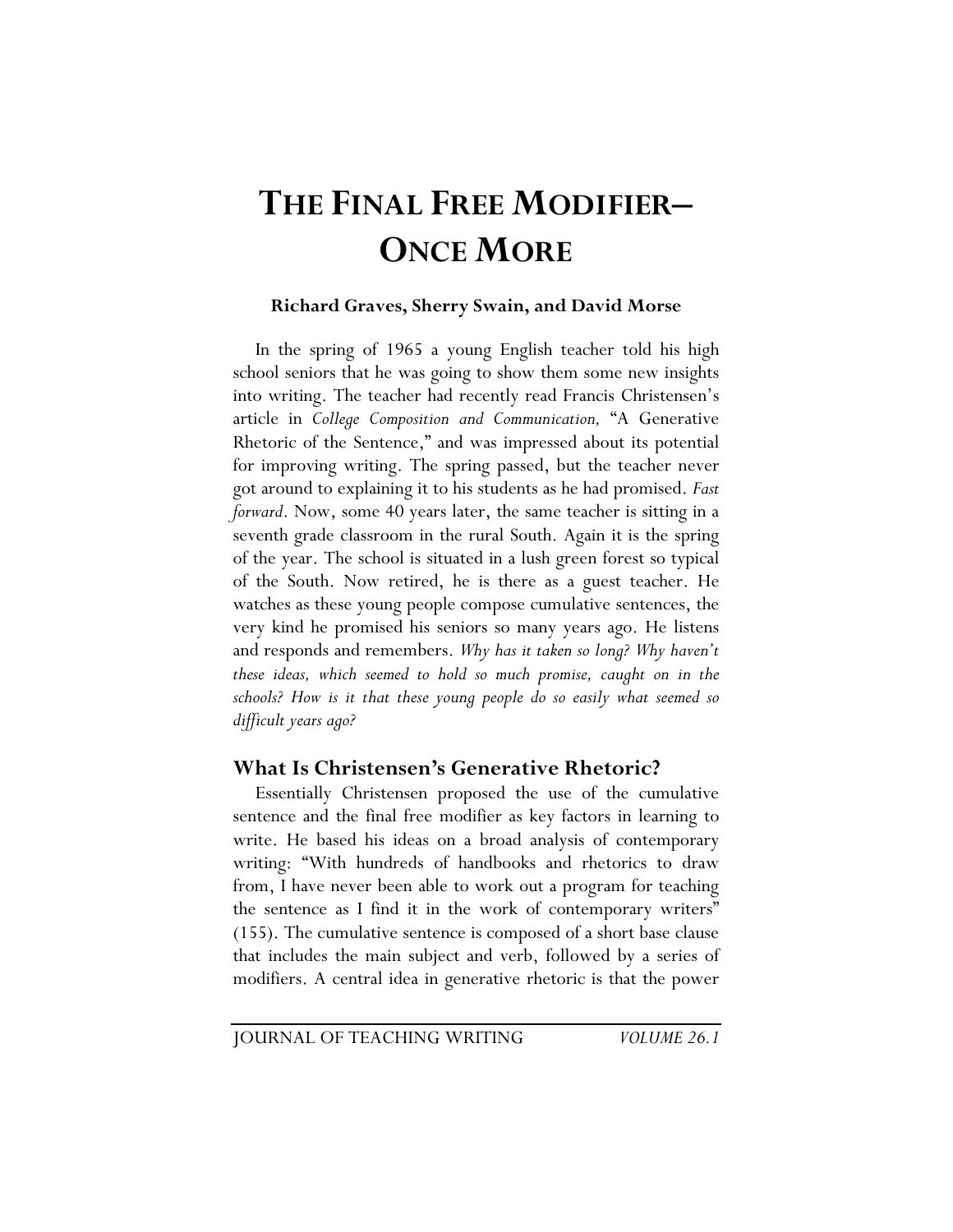of the sentence lies, not in the subject and verb, but in the details that bring the subject to life. According to Christensen,

The main clause [base clause] . . . exhausts the mere fact of the idea; logically, there is nothing more to say. The additions stay with the same idea, probing its bearings and implications, exemplifying it or seeking an analogy or metaphor for it, or reducing it to details. (156)

In terms of levels of abstraction, the sentence moves from the general to the specific. The greater the number of details and the more the details are modified, then the more specific the sentence becomes. The following is an example of the cumulative sentence:

- 1. The soccer players came onto the field, (base clause)
	- 2. scurrying to take their positions, (VC)
	- 2. their uniforms ablaze with color, (ABS)
		- 3. crimsons and golds, blues and oranges, (NC) 4. fiery and vibrant. (AC)

The first addition to the base clause is a verb cluster (VC), or what we often call a participial phrase. The second is a nominative absolute (ABS), an independent noun with its own verb and a deleted auxiliary verb. Next is a noun cluster (NC), or appositive. The final addition is an adjective cluster (AC).

Christensen devised a numbering system to describe the levels of modification within the cumulative sentence. Above, the base clause is labeled "1" and the VC and ABS as "2," since both of these final free modifiers refer to the word *players* in the base clause. Any other modifiers of the word *players* would also be labeled "2." The modifiers themselves may also be modified. In the sentence above, the noun cluster modifies "color" and is labeled "3." At level 4 "fiery and vibrant" modify "crimsons and golds, blues and oranges." The modifiers may vary in kind and length. For example, of the two parallel modifiers above, the first is a verb cluster and the second an absolute. Length may vary from a single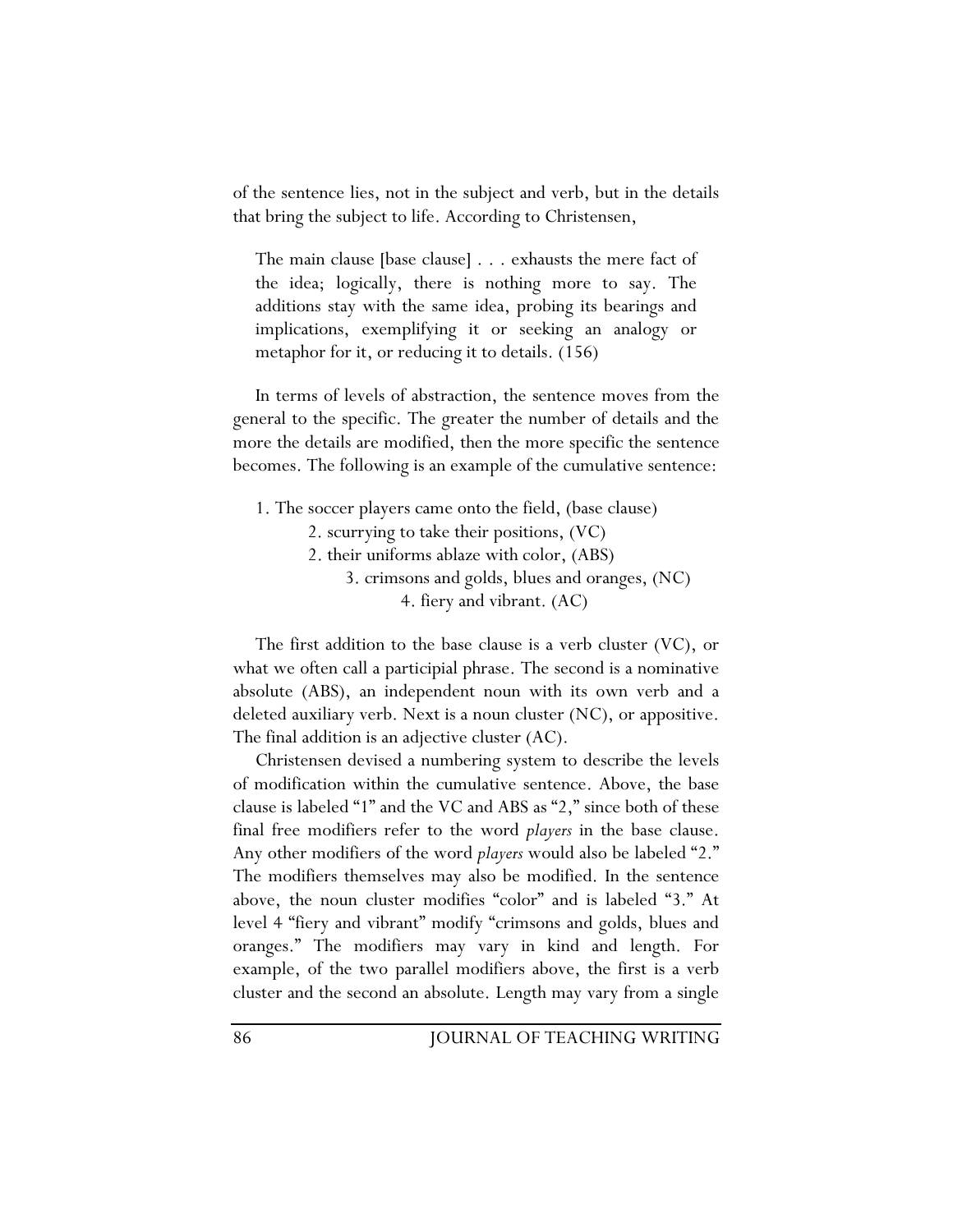word to as many words as a reader can readily comprehend. The model sentences that Christensen provides are helpful in understanding his ideas (158).

The example above represents a basic skeleton of the cumulative sentence, indicating the function of the base clause, the varieties of the major final free modifiers, and the possibilities for modification. From these basic forms, a vast and seemingly infinite number of variations may occur, much too vast to catalog here. In the hands of an experienced writer, the cumulative sentence may be as striking as this sentence from Scott Momaday:

Now that I can have her only in memory, I see my grandmother in the several postures that were peculiar to her: standing at the wood stove on a winter morning and turning meat in a great iron skillet; sitting at the south window, bent above her beadwork, and afterwards, when her vision failed, looking down for a long time into the fold of her hands; going out upon a cane, very slowly as she did when the weight of age came upon her; praying. (10)

The roots of the cumulative sentence can be traced back to the seventeenth century, to the baroque style and the loose sentence, typical of Bacon, Montaigne, Sir Thomas Browne and others. Their goal was to express truth as it occurred, asymmetrically, not in the balanced forms of the Renaissance but in loose and sometimes distantly connected expressions. "Their purpose was to portray, not a thought, but a mind thinking . . . . They knew that an idea separated from the act of experiencing it is not the idea that was experienced. The ardor of its conception in the mind is a necessary part of its truth . . . ." (Croll 1066).

The modern cumulative sentence seems to have more "life" or "movement" than the balanced or even a regular expository sentence. In some ways it is like a picture or photograph or perhaps a video. The modern cumulative sentence does not value the "deliberate asymmetry" or the "strangeness of proportion" of the seventeenth century so much as it does clarity and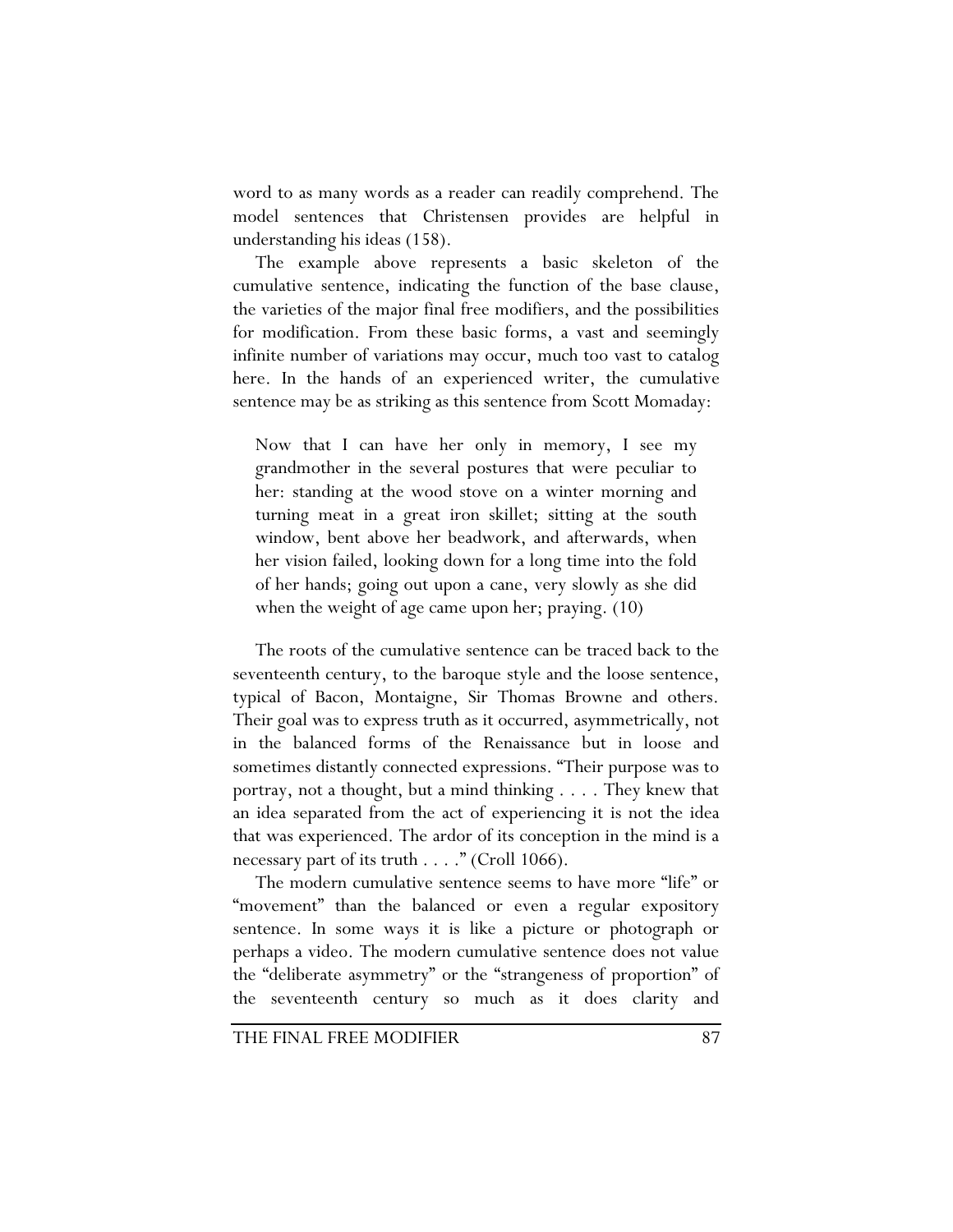authenticity. It is smoother and more readable, sometimes incorporating elements of balance and parallelism to accomplish its purpose.

### **Can Form Generate Content?**

One intriguing aspect of Christensen's work lies in his terse, nine-word sentence, "Thus the mere form of the sentence generates ideas" (156). The statement suggests that a knowledge of form, specifically the form of the cumulative sentence, will lead a young writer to ideas for writing. Unfortunately, Christensen did not elaborate or illustrate the truth of the statement, and two of his critics expressed doubt about its validity. The first critic, Sabina Thorne Johnson, asserts that form does not generate content, especially in expository writing:

This is perhaps the heart of my hesitancy about the Rhetoric Program. Christensen seems to believe that form can generate content (*Program*, p. vi). I don't believe it can, especially if the content is of an analytical or critical nature. (159)

The second critic, A. M. Tibbetts, argues that Christensen's statement "does not seem very accurate. In fact, something like the reverse can be true. Often the writer's *idea* will 'suggest' *form*" (875). According to Tibbetts, the major problem in Christensen's statement lies in the word *generate*.

I have gone a long way round to make a point about whether form does, or does not, generate content. Where both Christensen and Mrs. Johnson may err in their premises is in taking too seriously the idea of "generating." Unfortunately, the term implies an act of creation . . . . As Christensen uses it, the term is probably misleading, since it seems unlikely that a grammatical form, in any precise sense of expression, "brings into existence" any ideas. (877)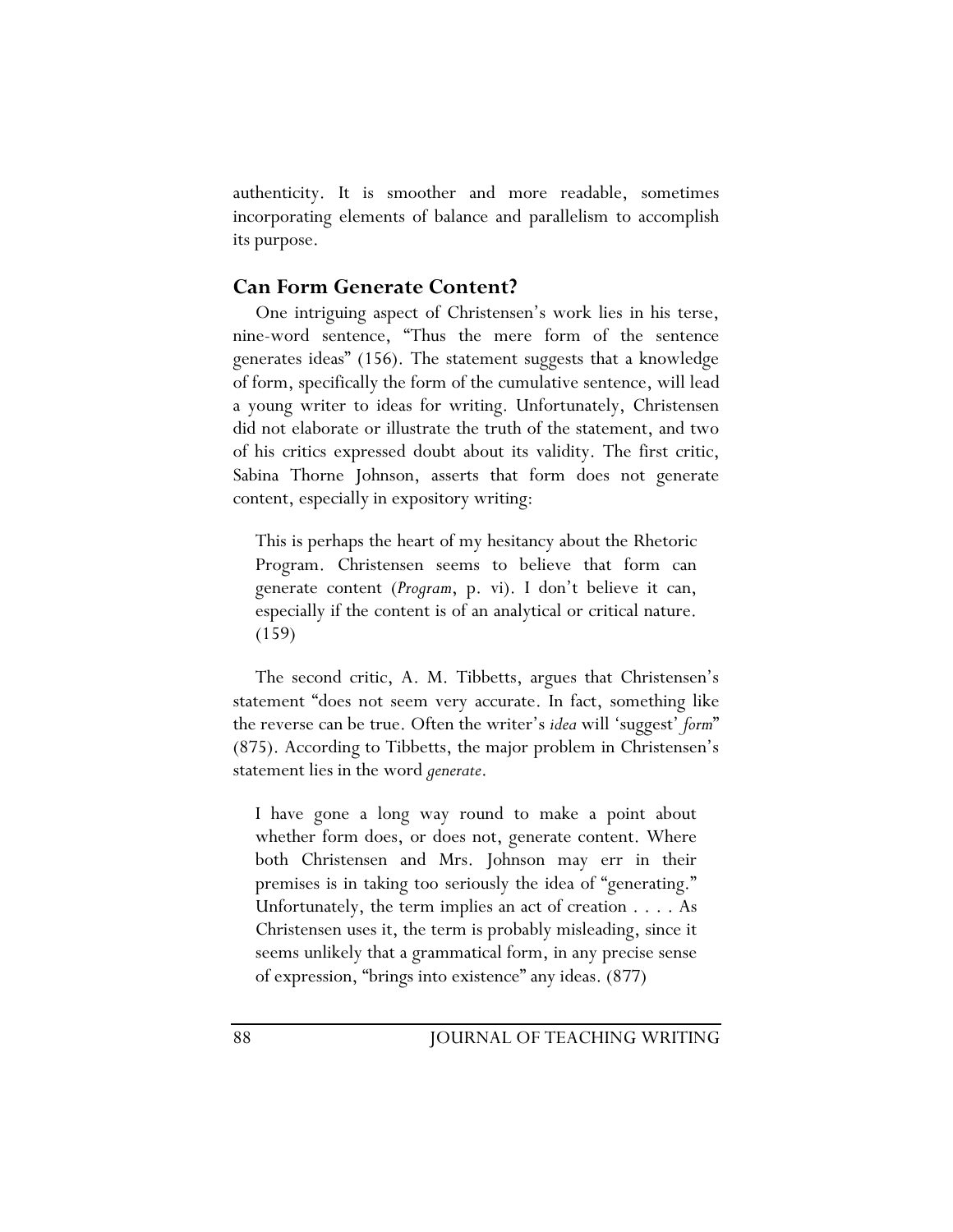From informal conversations with teachers, we believe that most view form and content as two separate entities, not really understanding the kind of relationship that Tibbetts describes. In fact some teachers assign two grades to a piece of writing, one grade for form and another for content. Our research, however, supports the truth of Christensen's assertion that form can indeed generate ideas. But to be useful in the classroom, that truth needs some refinement and clarification. We explore these ideas further in our discussion of generative rhetoric in the classroom.

# **Can Generative Rhetoric Improve the Quality of Writing?**

For the classroom teacher this is clearly the most important question about generative rhetoric. If generative rhetoric does not lead to an improvement in student writing, then there is no valid reason for teaching it. If, on the other hand, it does lead to improvement, then by all means it should be included in the writing curriculum. Earlier studies such as Faigley (204), Nold and Freedman (172), and Davis (10) show that knowledge of generative rhetoric is associated with the quality of writing at the college level. Our research, "A Prominent Feature Analysis of Seventh-Grade Writing" (in press), sheds some light on the relationship between generative rhetoric and writing assessment scores of younger students.

The purpose of our study was to identify prominent features in the writing of students participating in a statewide writing assessment. We studied papers from 464 students in three middle schools in which teachers had participated in professional development programs that included aspects of generative rhetoric. In all some 32 prominent features were identified, 22 positive and 10 negative. Among the 22 positive prominent features were four features associated with generative rhetoric: cumulative sentence, verb cluster, noun cluster, and absolute. We examined the frequency of occurrence of those four features at each of the assessment score points, the scores ranging from 1 to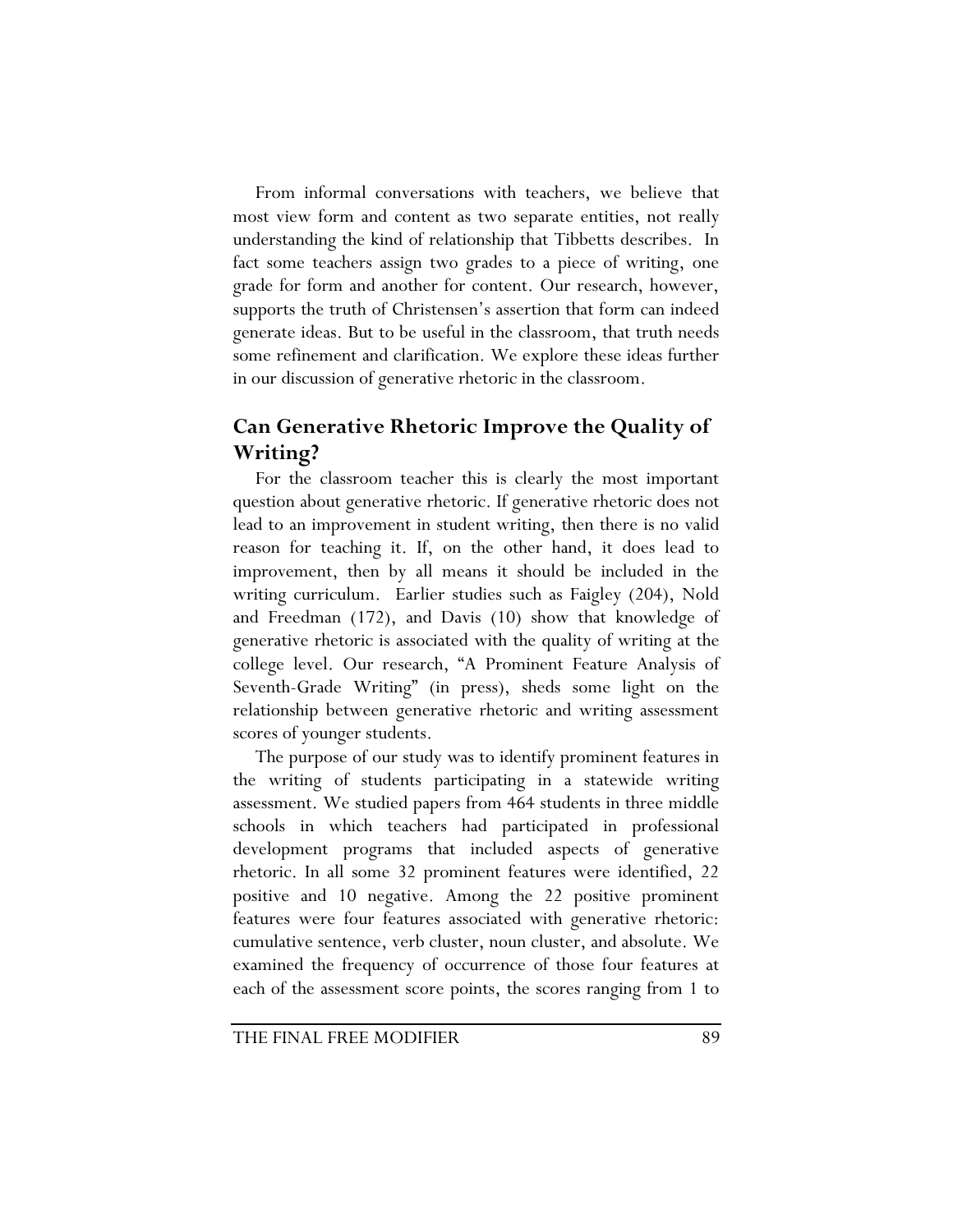4, with 4 being the highest and 1 the lowest, and 0 for off topic or illegible. Table 1 shows the total number of student papers falling at each score point  $(1-4)$ , the percentage of papers at each score point that contain each of the four features of the generative rhetoric, and the actual number of the four features occurring at each score point. In this assessment, only three of Christensen's five types of free modifiers appeared: the verb cluster, clearly the most frequent with 76 occurrences; the noun cluster, 5 occurrences; the nominative absolute, 6 occurrences.

**Table 1: Frequency of Occurrence of Features of Generative Rhetoric at Five Scoring Levels of a Statewide Writing Assessment (***N* **= 464)** 

| Features                |                           |                           | <b>State Writing Assessment Scores</b> |                                   |                                        |                                 |                                     |                        |                           |                          |
|-------------------------|---------------------------|---------------------------|----------------------------------------|-----------------------------------|----------------------------------------|---------------------------------|-------------------------------------|------------------------|---------------------------|--------------------------|
|                         | $\theta$                  |                           |                                        |                                   | 2                                      |                                 | 3                                   |                        | 4                         |                          |
|                         | ್<br>Percentage<br>papers | ್ರ<br>instances<br>Number | $\sigma$<br>Percentage<br>papers       | $\rm ^{6}$<br>instances<br>Number | $\mathfrak{b}$<br>Percentage<br>papers | $\sigma$<br>instances<br>Number | $_{\rm of}$<br>Percentage<br>papers | Number of<br>instances | ð<br>Percentage<br>papers | ್<br>instances<br>Number |
| Cumulative<br>sentences | $\theta$                  | $\theta$                  | $\Omega$                               | $\Omega$                          | $5\%$                                  | 14                              | 14<br>$\frac{0}{0}$                 | 49                     | 18<br>$\frac{0}{0}$       | 6                        |
| Verb<br>clusters        | $\Omega$                  | $\Omega$                  | $\Omega$                               | $\Omega$                          | $4\%$                                  | 10                              | 14<br>$\frac{0}{0}$                 | 59                     | 18<br>$\frac{0}{0}$       | 7                        |
| Noun<br>clusters        | $\theta$                  | $\theta$                  | $\theta$                               | $\Omega$                          | $1\%$                                  | $\overline{4}$                  | $0\%$                               | $\theta$               | 4%                        | $\mathbf{1}$             |
| Absolutes               | $\theta$                  | $\Omega$                  | $\theta$                               | $\Omega$                          | $1\%$                                  | $\overline{2}$                  | $1\%$                               | $\overline{4}$         | $0\%$                     | $\Omega$                 |
| Number of<br>cases      | $\overline{7}$            |                           | $\overline{4}$                         |                                   | 190                                    |                                 | 235                                 |                        | 28                        |                          |

Papers scoring 0 are considered off topic or illegible.

Statistical analyses showed that both the cumulative sentence and verb cluster were significantly correlated with the state assessment score at the < .001 level. Correlations of the noun cluster and absolute with the state assessment were not significant. Thus we see a positive relationship between the presence of a cumulative sentence and the assessment score and between the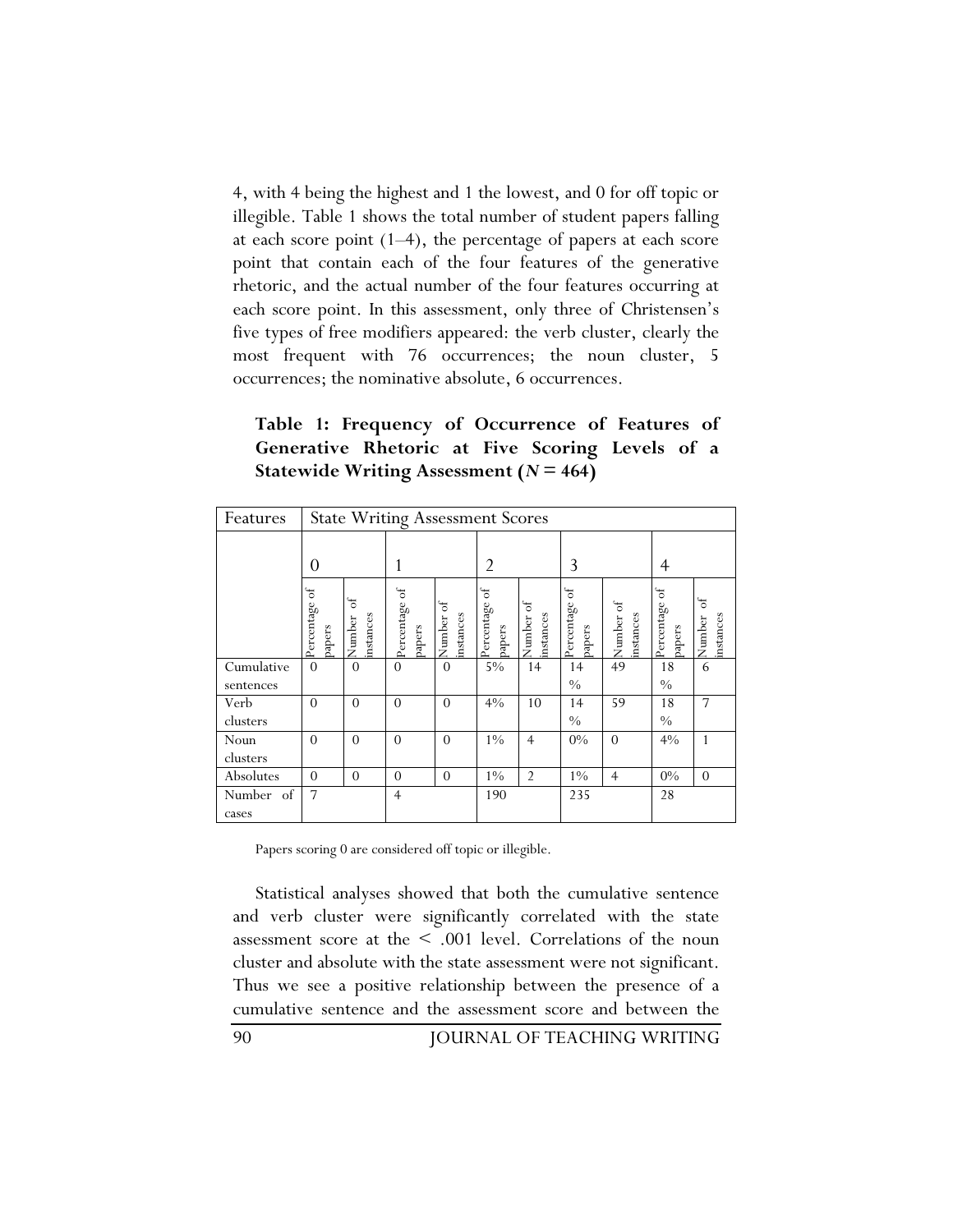presence of the verb cluster and the assessment score. These data also hint at possible readiness levels of the students and at sequences for teaching and learning about generative rhetoric.

The question arises as to whether or not the scorers of the assessment papers were favorably influenced by the presence of the cumulative sentences, especially the presence of the verb cluster. Did the lively, musical quality of these *-ing* participles resonate with the scorers? If they were so influenced, was it a conscious or an unconscious influence? Of course, we have no way of knowing the answer to these questions.

We did, however, conduct a series of informal experiments to determine something of the impression the cumulative sentence and the verb cluster make on professional teachers. From the level 4 assessment papers, we selected several paragraphs, each containing a cumulative sentence. We asked groups of teachers to "read each paragraph and underline the sentence in each that stands out to you as the best or most striking." In all, we tried this exercise with some ten groups of teachers (at conferences, in professional development sessions, with study groups, etc.), and in every case the cumulative sentence was selected by the majority as the sentence that stood out in each paragraph. Taken together, these indicators show that a knowledge of generative rhetoric is associated with the quality of writing and has the power to lead toward improvement in student writing.

### **"Failure to Launch"**

Once again we return to the question we asked at the outset: Why hasn't generative rhetoric been generally accepted as a means for improving student writing? Several possibilities come to mind. Teacher education programs may not include generative rhetoric in the education of writing teachers, so many teachers may not be aware of it. Some teachers may assume their students cannot master the complexities of the various final free modifiers and levels of modification. Some may view verb clusters as misplaced modifiers, or "dangling participles," not understanding the power of what a participle can do in a sentence. Some may not

THE FINAL FREE MODIFIER 91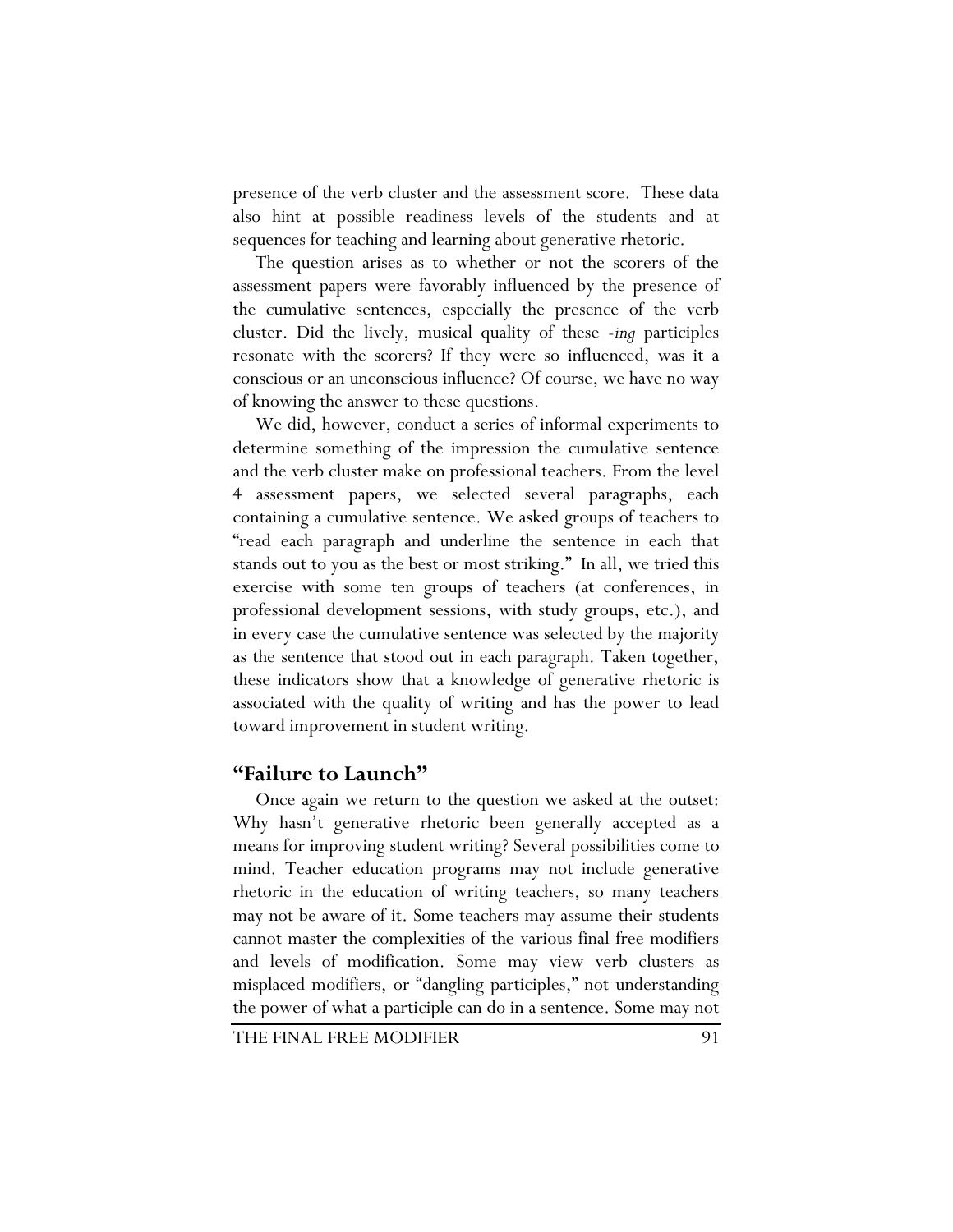see the connections between the popular process models of teaching writing and the teaching of style. Still others may think that generative rhetoric is more appropriate for fiction than nonfiction or, as described earlier, that form and content are separate entities and do not relate to each other. We suggest that the answer is at once more pervasive, more systemic than any of these: *We simply never did know how to teach it.* 

A passage from A. M. Tibbetts' critique of Christensen's work is an unwitting testimony to that failure:

Unlike either structural or transformational, Christensen's grammar can be taught in the schools. . . . A merit of his school grammar, which is outlined in his *Rhetoric Program*, is that Christensen provides an understandable set of directions and a group of exercises which go far to improve student writing. He has, for instance, some of the best exercises in subordination in modern school texts.

 Essentially, most of Christensen's exercises consist of "pattern practice," in which the student learns to arrange base clauses, bound modifiers, and free modifiers effectively. . . .

1 They looked with dismay at the yard,

| (determiner) (modifier) |                         |         |
|-------------------------|-------------------------|---------|
|                         |                         |         |
|                         |                         | hedges, |
|                         | (determiner) (modifier) |         |
|                         |                         |         |

Looking at the passage now, we would be tempted to say, "What nonsense," for in today's classrooms, many teachers would consider such fill-in-the-blank exercises as antiquated, timewasting, and ineffective. But we must remember that Tibbetts was writing at the tail end of the post-Sputnik era when fill-in-theblanks, transparencies and worksheets were standard practice. This was before Donald Murray, James Britton, Jim Moffett, Ken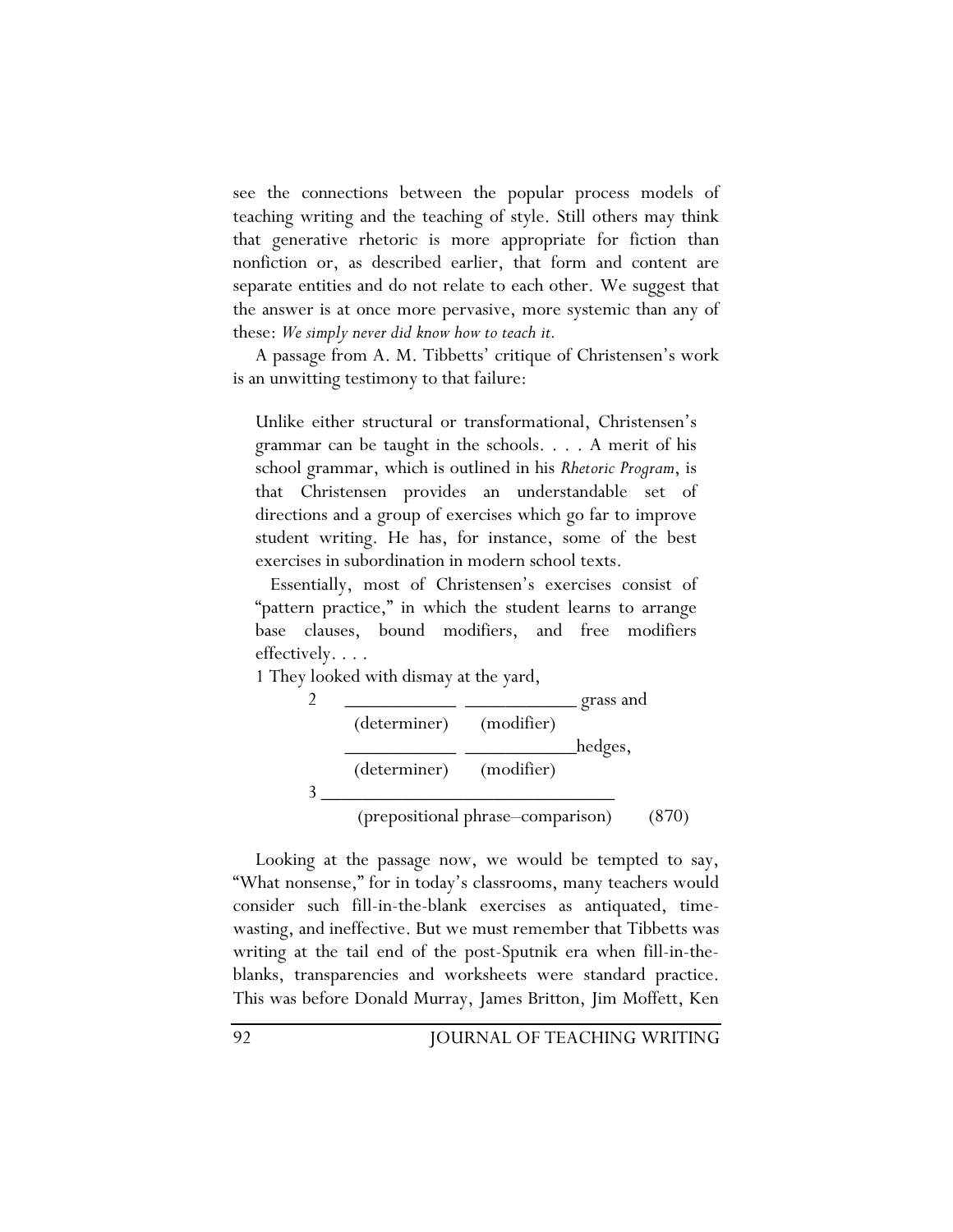Macrorie and Janet Emig were to become household names in the profession–in other words, before process teaching and learning entered the nation's classrooms.

# **Teaching Generative Rhetoric: What We Do and Why**

We borrow Sylvia Ashton-Warner's term *organic* to describe our approach for teaching generative rhetoric to young people (55). We begin with the verb cluster, not the base clause (which to some might seem the logical place to start) because the *-ing* form is the most accessible entry into generative rhetoric. We are reminded that the 69 cumulative sentences identified in our seventh grade study included 76 verb clusters, 5 noun clusters, and 2 nominative absolutes. That writing in the state assessment is "pure" writing, i.e., unedited, unrevised, on-demand writing, suggests that the verb cluster is the free-modifier of choice for these young people.

We have presented the lesson, Teaching the Cumulative Sentence with Three Verb Clusters, across the country for students in elementary, middle, and high school; at several conferences for teachers; and for a number of National Writing Project groups. We provide here an overview of the lesson with our observations and reflections along with student examples. The full lesson appears in the Appendix.

The lesson usually requires an hour and a half, but we encourage teachers to continue it for several days. We begin with everyone seated in a circle, a face-to-face arrangement that provides a real and living audience. Since the focus of the lesson is on composing, we keep technical terminology basic, always appropriate for the grade level. The mental processes of composing are different from the mental processes of understanding and applying definitions. Consequently, we normally reserve technical language until after students have built up an understanding of the concept which then becomes a useful rhetorical tool.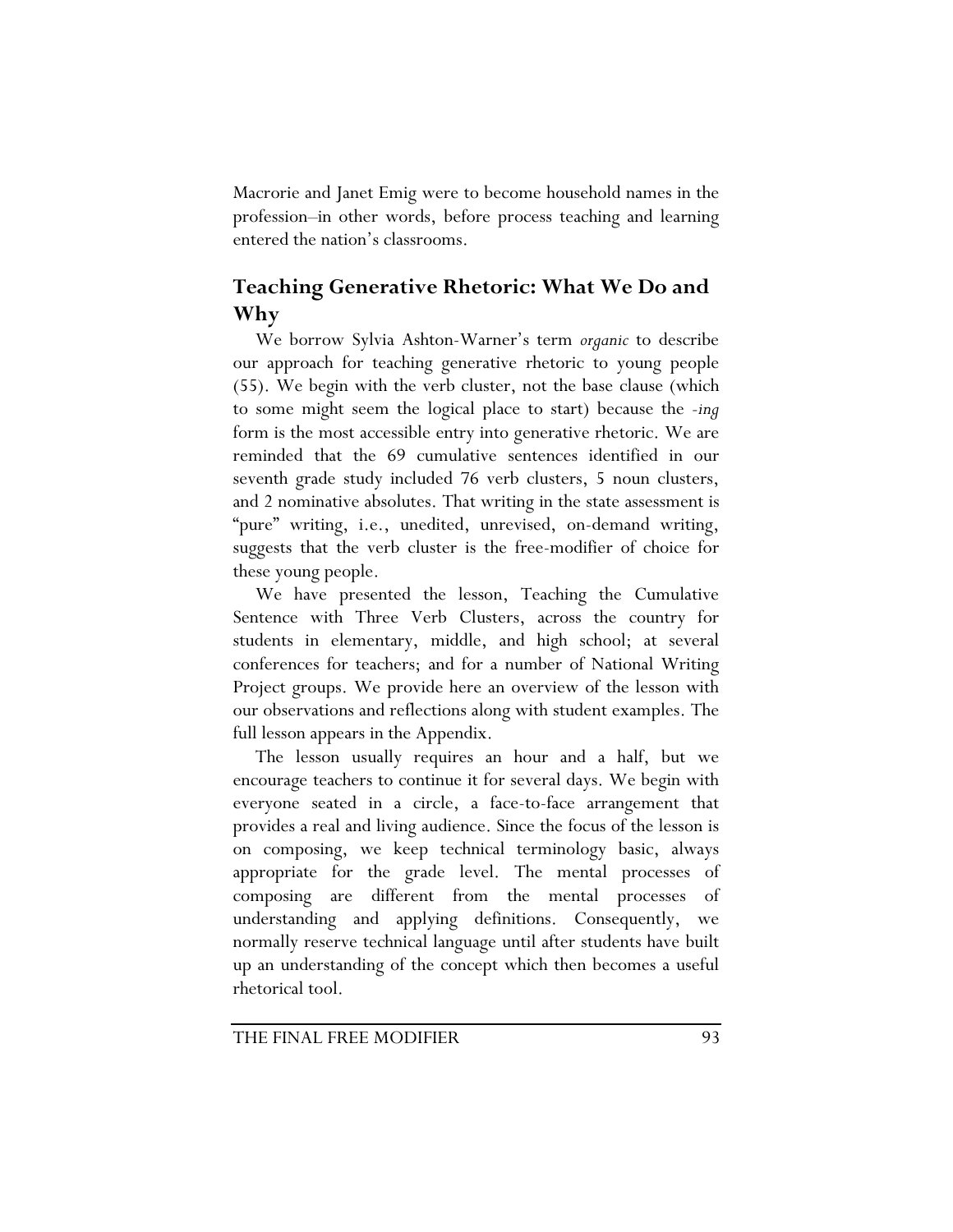We begin by asking, "Think of a person you know and care about." Then we ask, "What do you remember your chosen person doing?" Around the circle we describe what we remember the person doing. We go around the circle yet a second and third time describing different activities. In this process we not only hear the stories of others but continue to develop our own as well. By the third time, the responses become more elaborated: "singing," for example, might become "singing in the choir on Sunday morning." The oral responses provide a rich resource for writing. The personal vision inherent in each carries its own sense of authority, unique to each individual, often surprising or delighting the teacher.

Now the writing begins. We provide a simple base clause ("This morning I remember…") which we all write, filling in the chosen person. We then add the three verb clusters. At this point come the editing and revision. "Do you need to add or delete something?" "Do you need to change a word? Move it somewhere else?"

We ask that each person examine the three elements to determine which should come last and which first. The student's own sense of priorities is revealed here. We ask everyone to count the number of words in their sentence and compare that with the average sentence length for their grade level, described by Kellogg Hunt (306). Most students have now written sentences that are comparable to or exceed the average length for "mature adult writers."

We now ask that each person compose a short sentence, one that summarizes or gives the essence of the longer one. The short "zinger" sentence should be direct and powerful, finding the heart of the thought or feeling in the longer sentence. The two sentences combined provide a small rhetorical context; they are not isolated "sentence exercises" but connected in deeply meaningful ways.

Finally comes the occasion for oral reading. We all take turns reading our passage aloud. This reinforces the writer's commitment to the text, identification with it, ownership. We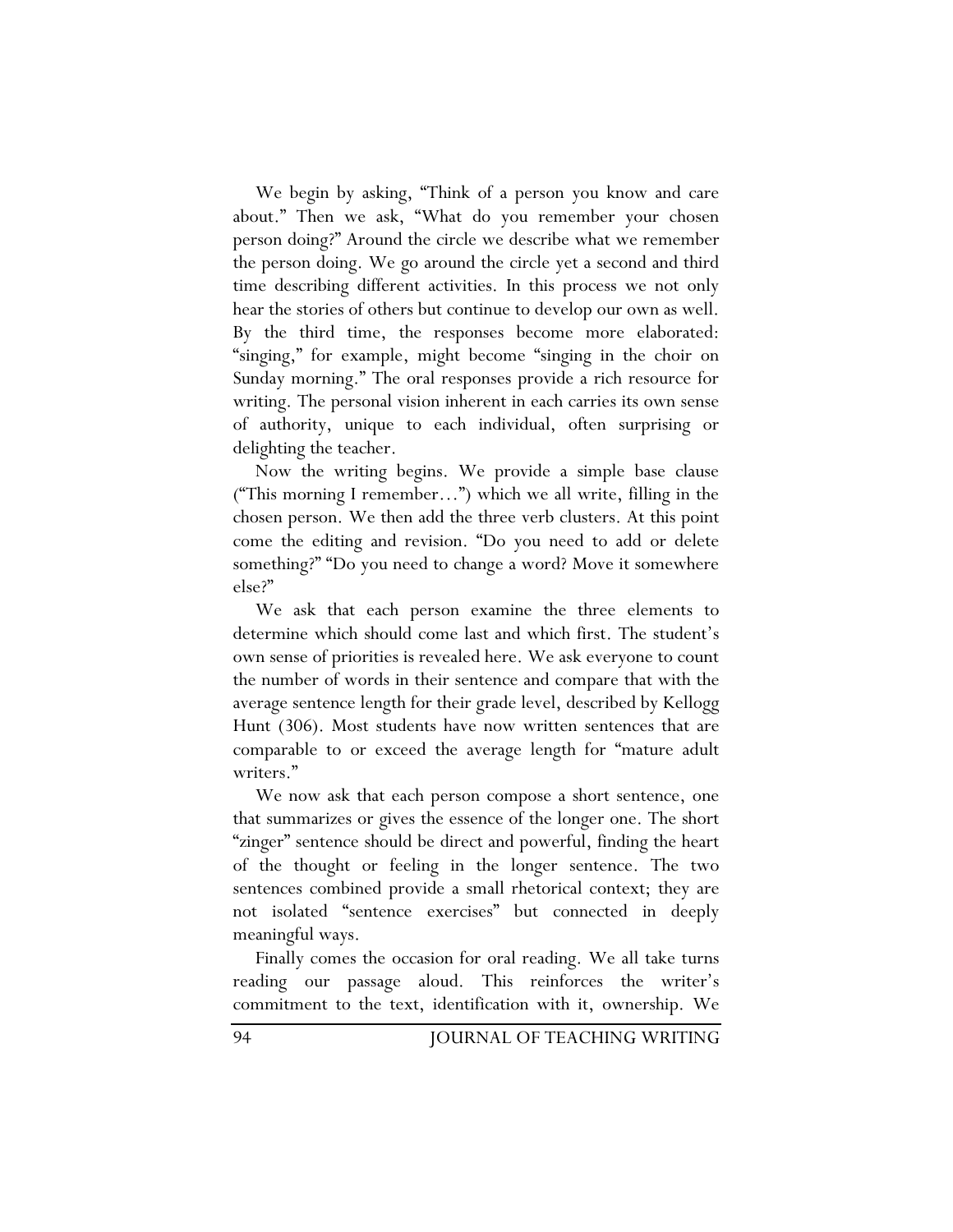encourage the classroom teacher to continue the lesson over the next several days in order for the students to develop a full portrait of their chosen person.

Below are some unedited examples of seventh graders' first efforts to compose a cumulative sentence. Experienced writers will note some of the obvious flaws, but also the rich potential of these young writers.

- *This morning I remember my dad, riding the horse in our pasture, riding me on the go-cart and flipping us over, and taking care of me when I was sick. I miss him so much.*
- *This morning I remember my stepmom, being there when I need her, cooking a dorito casserole for family gatherings, coming home on her lunch break and cooking me a chicken sandwich. She means a lot to me.*
- *This morning I remember my grandma Claudia, making sandcastles in the river bank with my sister and me, trying a jump rope with my cousins and me, jumping after a birdy playing badmitten in her camp yard. She was the best Grandma.*
- *This morning I remember Christoper Tice, Making us all steaming cups of coffee, Telling me how special I was when I was sad, saving many lives as a volunteer fiefighter, and singing me a lullaby as a little girl when I was sick. Sometimes it feels as though he's still alive.*

What happens next? Teachers with whom we have worked have instituted an array of teaching practices, displaying students' cumulative sentences as models, inviting students to incorporate the sentence form in fully developed pieces, creating daily practice in which a class member offers a short base clause and invites others to add to it, exploring the cumulative sentence in the revision process. As students begin to point out cumulative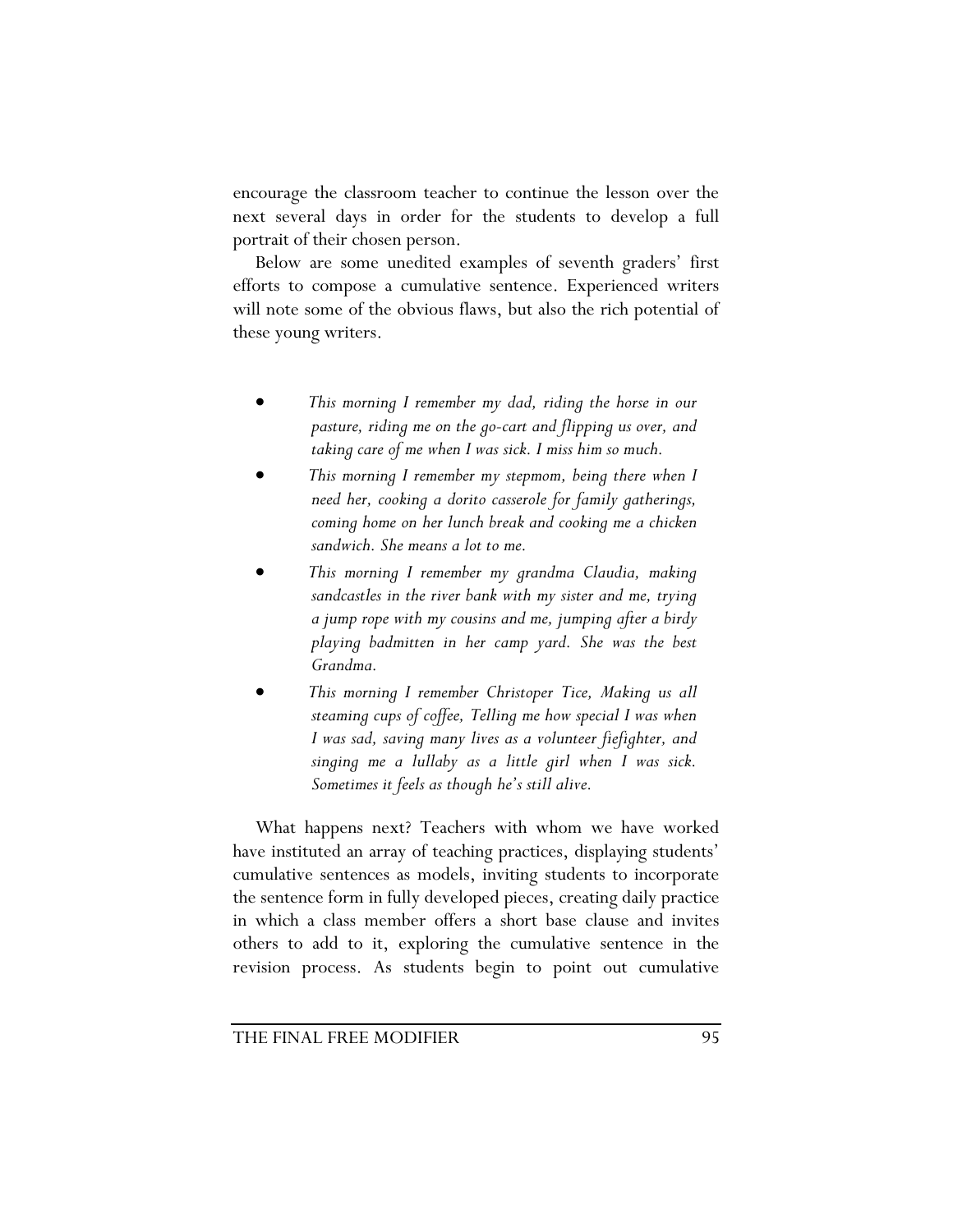sentences in their reading, some teachers incorporate these as models for teaching style in writing.

Although the lesson plan for Teaching the Cumulative Sentence with Three Verb Clusters is a small part of the generative rhetoric, it serves as a solid foundation on which other rhetorical elements may be taught and learned. We do not argue that generative rhetoric should become the central focus of a writing classroom, but contend that a number of other rhetorical skills and principles occur, implicitly, in the process of teaching it: the distinct rhythm and "music" of the English language; the role of punctuation and pause in oral reading; sequence and prioritization; balance and parallelism; coordination; subordination; diction and the power of words; sentence variety; the modulation of sentence length; the poignancy of details; the development of voice; avoidance of redundancy; achieving coherence through sentence connections, for example.<sup>1</sup>

## **What We Have Learned**

As stated earlier, we use the word *organic* to describe our approach to teaching and learning. We could have used another word, a simple word with profound implications, perhaps even a better word, the word *local*. Taken together, the two words are almost synonymous, both pointing to the same truth, namely, that teaching and learning grow best in the rich and fertile soil of community.

How this translates into classroom practice means that we use the language of our students rather than canned, programmed, or packaged language. The authentic and spontaneous language of our students is richer than the manufactured language of textbooks, especially for the purpose of literacy learning. We bring to the forefront a *sense of place*, wherever that might be. We also believe that the full spectrum of language–reading, both silent and oral; listening; dialoging, asking and answering questions; and writing–is important in the learning process. Almost always, speaking and listening precede writing. In the circle format described earlier, participants listen to others offer verb clusters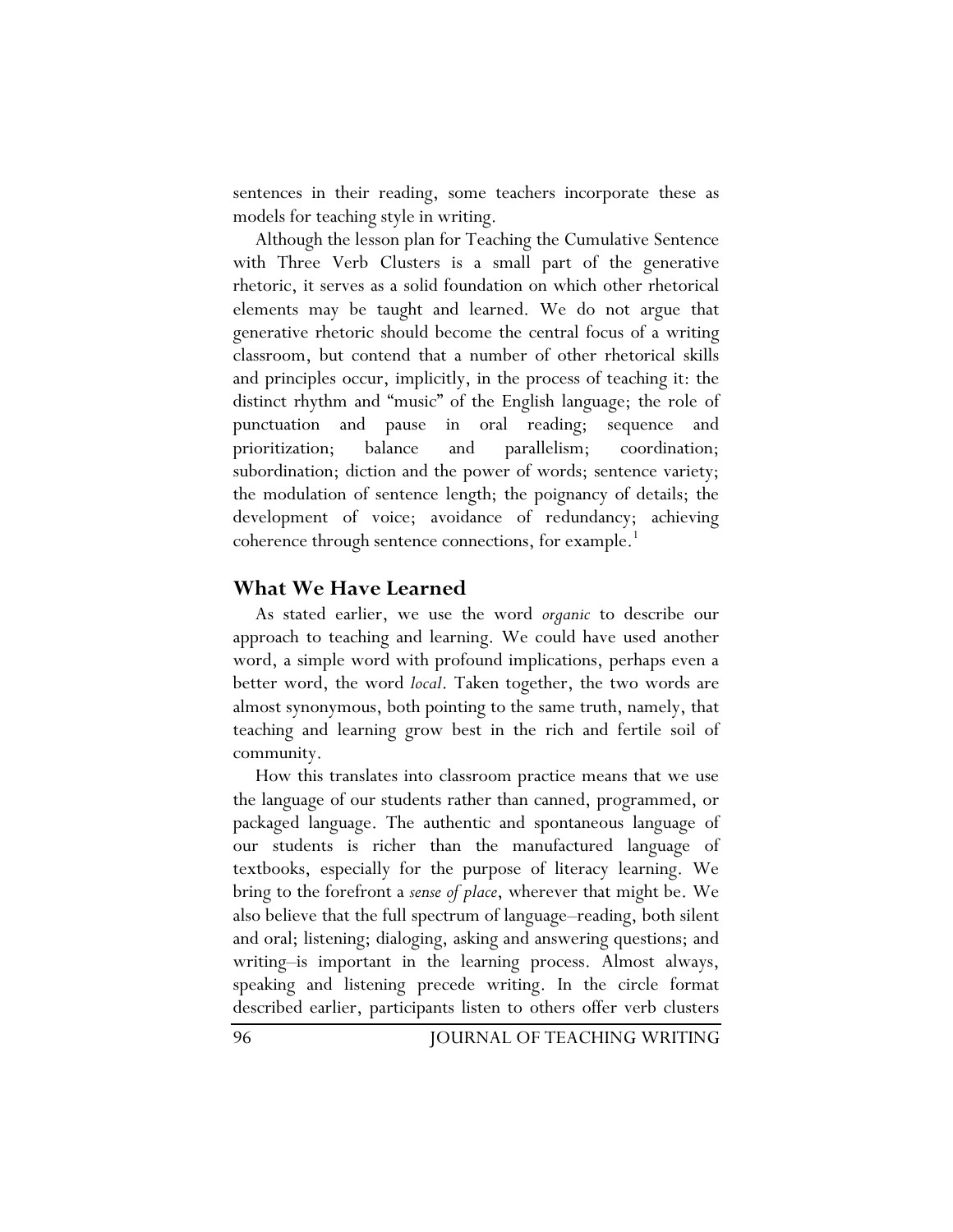to describe people important to them, all the while thinking of their own chosen person, dredging up details from the unconscious and letting them come alive once again in the conscious mind. The articulation of these details is brought about by the *-ing* form and by the process through which the form is taught. Like a tiny hook that catches a minute fish, the form brings obscure details to the surface.

The responses of our students have given us deeper insight into Christensen's cryptic comment: "Thus the mere form of the sentence generates ideas." We learned that it is not the form of the sentence that generates ideas but rather the form of the free modifier, in our case, the *-ing* form of the verb cluster. The *-ing* form functions simultaneously as both scheme (figure of form) and trope (figure of thought). The *-ing* provides the form for the next verb cluster the student is composing, but it also serves as a tool for digging into the unconscious to discover other details buried there. Christensen's comment does not mean that form provides a topic for writing. Writers must find their own topics, but once a topic is found the form helps generate ideas–more specifically details, scenes, events, and stories related to the topic.

A major aspect of the lesson on verb clusters centers around the questions that we ask students. The key question, "What do you remember your person doing?" is derived from our understanding of verb clusters, but the response to the question is personal and local. Thus the teacher becomes a nexus between the subject matter and the student. The lesson calls for a specific mental process, a building up, an adding to, a remembering of details. The last step in the lesson, "the zinger," requires precisely the opposite mental process, reducing all the elements to their essence. We have found that students are able to write these zingers easily, without discussion or further explanation. We wonder about these two discrete mental processes. Is one silently at work when the other is active? In the process of bundling all the details, is the mind, of its own nature, unconsciously preparing itself to find their essence? We really do not know, but as teachers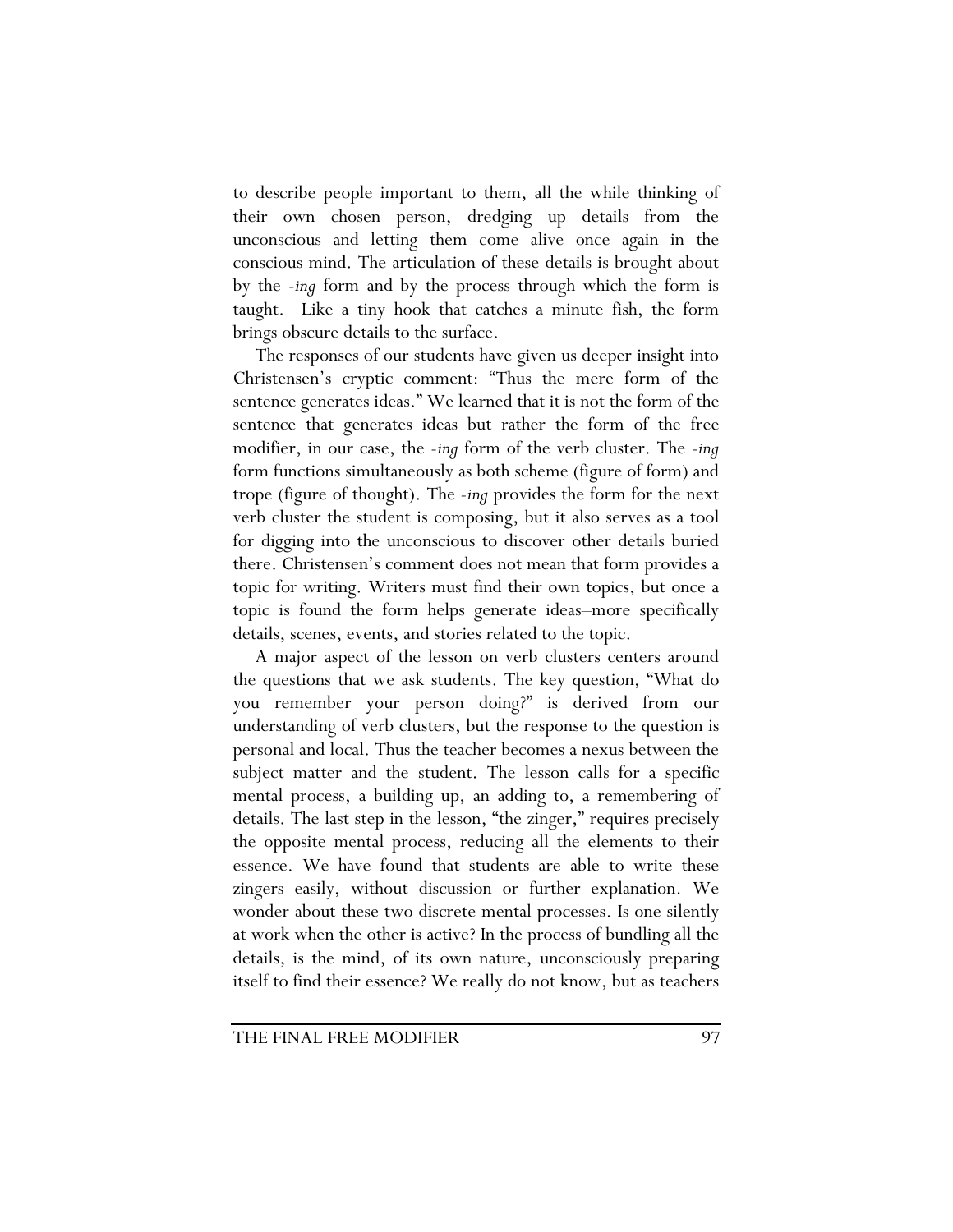we are as concerned about the underlying mental processes that generate language as we are about the language itself.

Francis Christensen's generative rhetoric no doubt provides valuable principles and insights into improving writing. In contrast, his Rhetoric Program, designed to teach those principles to young people, clearly missed the mark. The problem in the Rhetoric Program becomes clear when we ask ourselves, "What mental processes are required for completing these fill-in-theblank exercises?" It seems to us that students are asked to create hypothetical verbal examples of complex grammatical categories, first imagining the artificial situation posed by the exercise, then attempting to call up appropriate language to describe the artificial situation using correct forms and grammar, and finally being expected to transfer the simulated writing exercise to their own written work. We believe that the teaching of writing should reflect genuine underlying mental processes of composing itself, not artificial activities, convenient though they may be.

Let us instead encourage our young writers to be the starting point for their own learning, first unearthing a topic, then digging out the details significant to that topic, the events, sights, and sounds, finally capturing the appropriate language to express all this. They are, after all, writers.

#### **Notes**

1 Several significant correlations at the <0.001 level, both positive and negative, in our Seventh Grade Study, offer support for these claims. The cumulative sentence and verb cluster are both positively correlated with the presence of voice (.15 and .17 respectively); effective organization (.22 and .22); balance and parallelism (.15 and .19); and adverbial leads (.14 and .17). Significant negative correlations were observed between the cumulative sentence and redundancy (-.15) and the verb cluster and redundancy (-.20). This suggests that skill in generative rhetoric may reduce the presence of redundancy, which was the major negative factor in the writing of the 464 seventh graders in the study.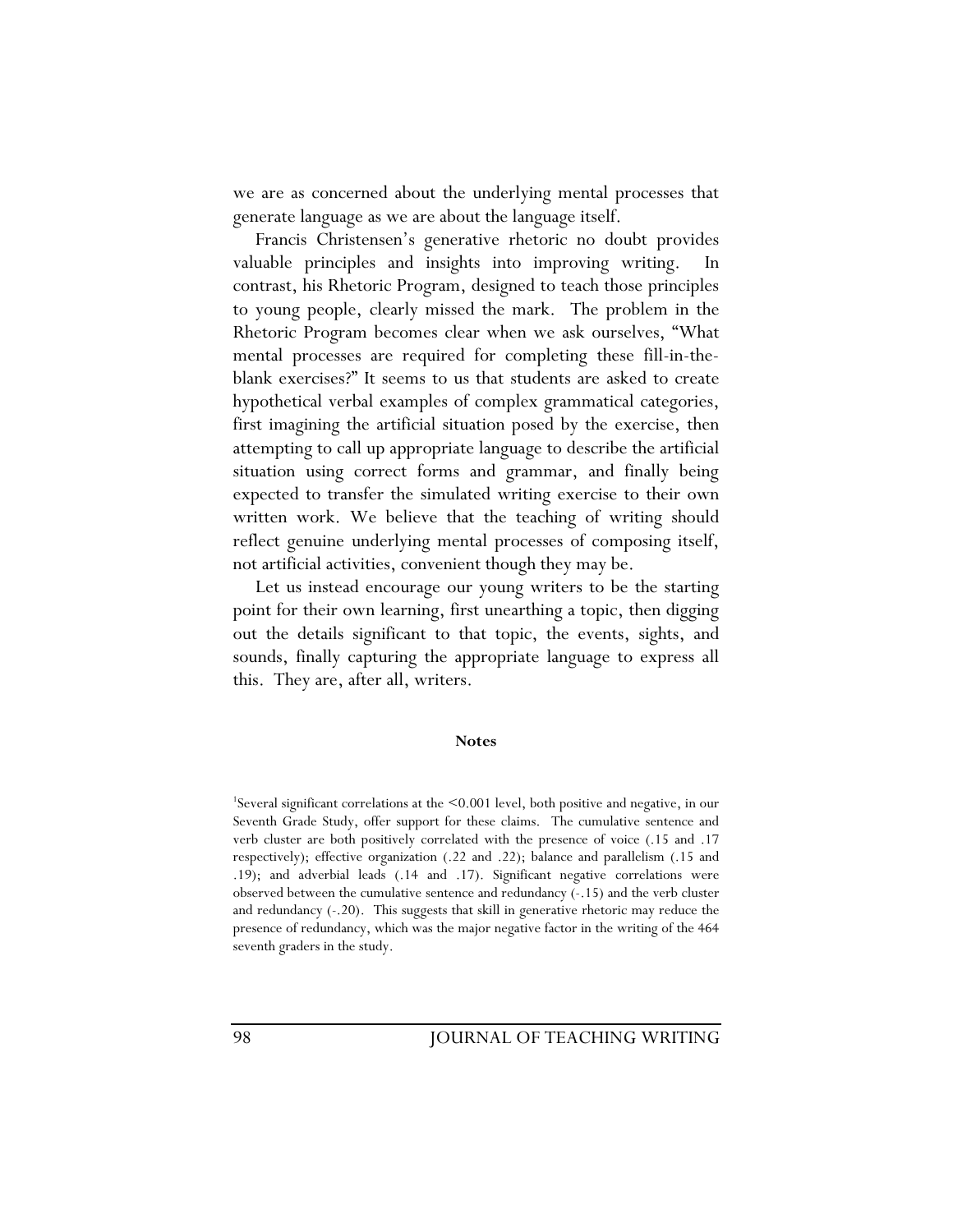### **Works Cited**

Ashton-Warner, Sylvia. *Teacher*. New York: Simon & Schuster, 1986. Print.

- Christensen, Francis. "A Generative Rhetoric of the Sentence." *College Composition and Communication* 26.3 (1963): 155-61. Print.
- Croll, Morris W. "The Baroque Style in Prose." In *Seventeenth-Century Prose and Poetry*. Ed. Alexander M. Witherspoon and Frank J. Warnke. New York: Harcourt, Brace, & World, 1963. 1066-77. Print.
- Davis, Wes. "The Effects of Christensen's 'Generative Rhetoric of the Sentence' on the Overall Quality and Number of Complex Sentences in College Freshmen's Writing." *ERIC Document Reproduction Service* No. ED 491490, (2006). Web. 10 October 2009.
- Faigley, Lester. "The Influence of Generative Rhetoric and the Syntactic Maturity of College Freshmen." *Research in the Teaching of English* 13.3 (1979): 197-206. Print.
- Hunt, Kellogg W. "A Synopsis of Clause-to-Sentence Length Factors." *English Journal* 54.4 (1965): 300, 305-09. Print.
- Johnson, Sabina Thorne. "Some Tentative Strictures on Generative Rhetoric." *College English* 31.3 (1969): 155-65. Print.
- Momaday, N. Scott. *The Way to Rainy Mountain*. Albuquerque: University of New Mexico Press, 1969. Print.
- Nold, Ellen W., and Sarah W. Freedman. "An Analysis of Readers' Responses to Essays." *Research in the Teaching of English* 11.2 (1977): 164-74. Print.
- Swain, Sherry S., Richard L. Graves, and David T. Morse. "A Prominent Feature Analysis of Seventh-Grade Writing." *Journal of Writing Assessment*. (In Press).
- Tibbetts, A. M. "On the Practical Uses of a Grammatical System: A Note on Christensen and Johnson." *College English* 31.8 (1970): 870-78. Print.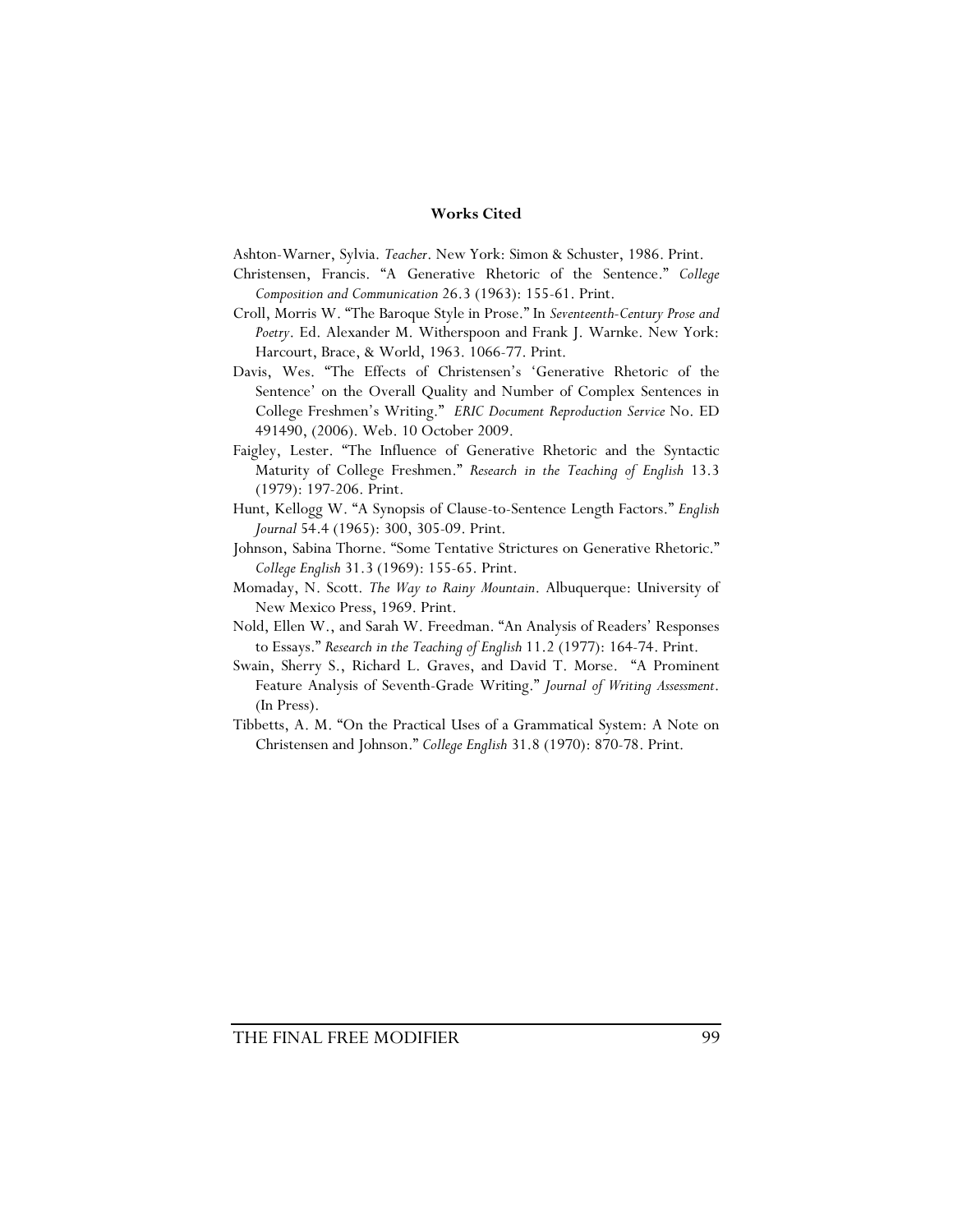#### **APPENDIX**

### **TEACHING THE CUMULATIVE SENTENCE WITH THREE VERB CLUSTERS**

• Seat students in a circle so they can see and hear each other.

*Students need to hear and see each other for three reasons: to validate and witness oral communication, to build on the ideas of others, and to appreciate each others' unfolding stories.* 

- Ask students to think of one person who is special to them, a person they know well and are often with. *This promotes student ownership of topic. Rock and sports stars are usually inappropriate because students don't know them personally.*
- Go around the circle, with students naming the person who will be their focus for the day. The teacher models this activity by being the first to name a chosen person. ("my grandmother")

 *This task creates direct personal involvement for students.* 

• Ask students to think of something they remember that person **doing.**

 *The word doing elicits the -ing form.* 

Teachers model by telling something their person could be found **doing**, a phrase beginning with the *-ing* form. ("cooking biscuits and ham every morning")

*Constant reminders of what one is doing help students hold the -ing form in mind.* 

Going around the circle, students tell something their person might be found doing. (Should a few students begin with a word other than the *-ing* form, coax them to come to the *-ing* form or phrase.)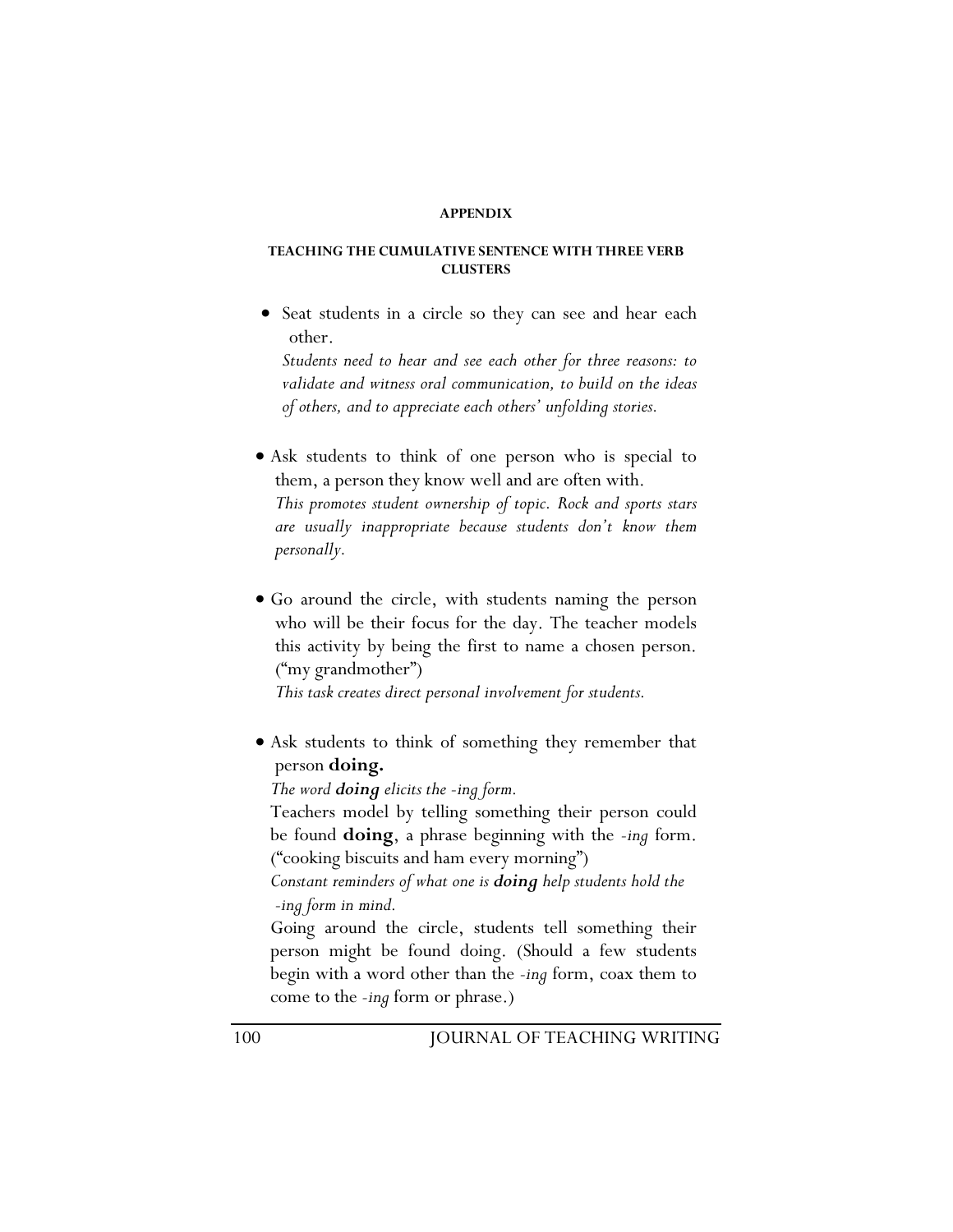*Emphasis should be on the topic person, not the student writer. (example: "seeing her cook biscuits and ham every morning" would focus on the writer rather than the selected person and would require revision. "What do you remember your grandmother doing?")* 

• Go around the circle again, this time asking students to tell a second thing they remember their chosen person **doing**. Teachers model again with a phrase beginning with the *-ing* form. ("letting me stack the layers for her pineapple upside down cakes")

 *Typically, students will not come up with their best ideas on the first round. Additional rounds of oral sharing allow them to borrow or expand on the ideas of others.* 

 Point out effective use of details in some students' phrases to encourage more details in other student responses. (example: "Did you notice that Sam didn't just say 'working on the car?' He said, 'changing the oil in the old Studebaker.'")

 *We suggest waiting until the second round to press for details*  when students are comfortable with the process; we further *suggest pressing for details by complimenting a student or two who have included detail in their phrases.* 

• Go around the circle a third time with each student sharing another thing they remember the chosen person **doing**. Model again with an -*ing* phrase. (example: "teaching me to sing The Star Spangled Banner") *Most students catch on firmly to the -ing form by the third round. Some are able to help classmates. This continuing process brings details from the unconscious to the conscious mind. It* 

*allows students to hear a host of authentic verb clusters* 

*articulated by classmates.*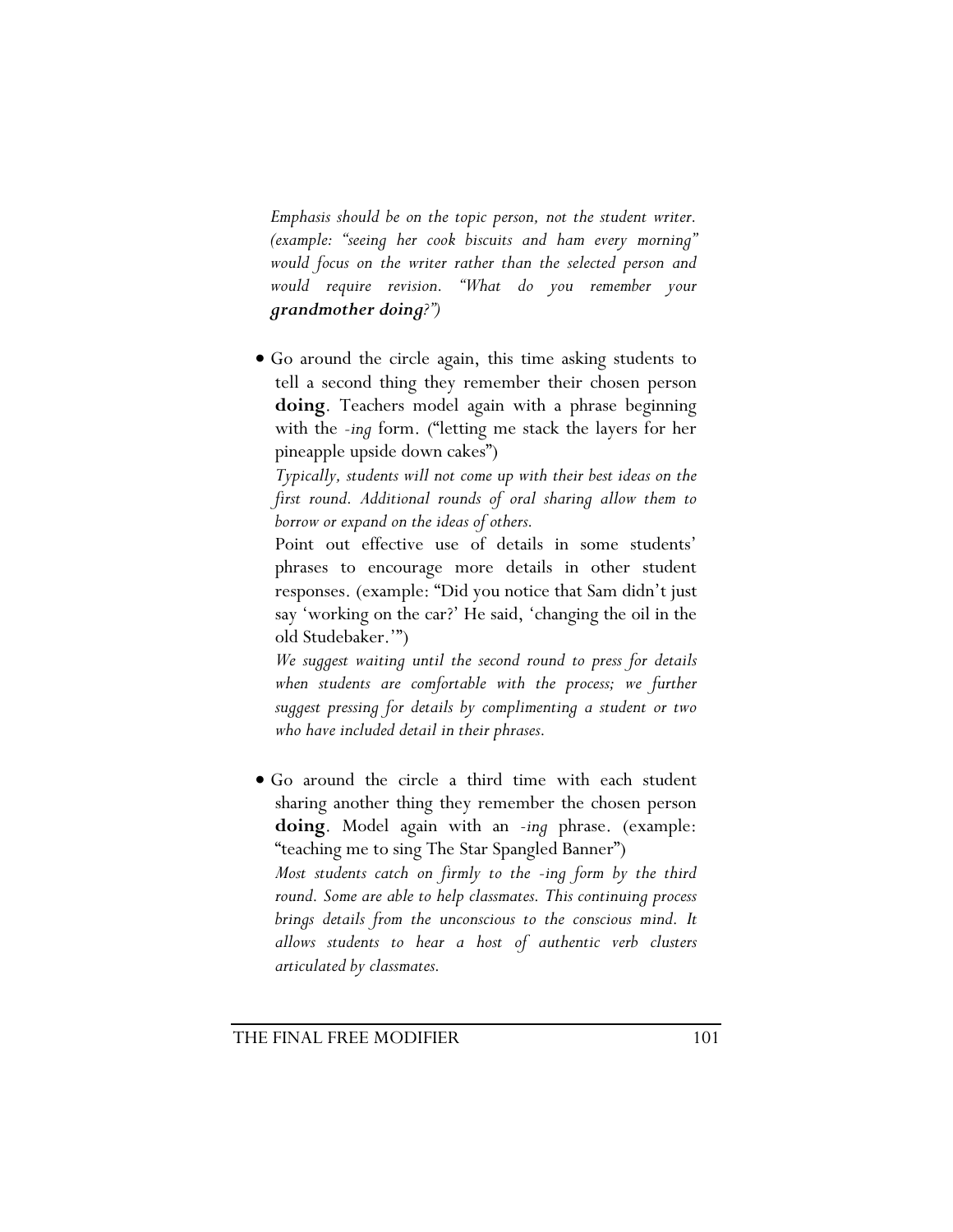- Ask students to notice the characteristics of the first word everyone says as you go around the circle. Probe until someone discovers that the first word is an *-ing* form. *If students discover—rather than being told—that the key is the-ing form, they will remember the verb cluster more readily.*
- Ask students to write the name of their chosen person at the top of a page, then write their three *-ing* phrases (verb clusters) as a bulleted list under the name of the person.

 *Point out that none of the verb clusters is a complete sentence.* 

- After hearing their classmates' *-ing* phrases, students often want to add details as they list their verb clusters.  *We encourage, but don't insist upon, elaboration at this point. This allows students to generate additional content and to act upon ideas picked up from classmates.*
- Ask students to underline the *-ing* in each verb cluster. *This insures that each student is aware of having three verb clusters.*
- Ask students to draw a horizontal line across the page just below the list of verb clusters. *This line provides separation between pre-writing and the cumulative sentence that they are about to compose*.
- Ask permission to use one student's ideas (topic and verb clusters) as a model. Write these on chart paper for all the class to see through the remainder of the lesson. *The chart paper model helps visual learners to capture the form of the sentence. Because we are writing on chart paper, the model can be posted in the classroom as a reference tool for students.*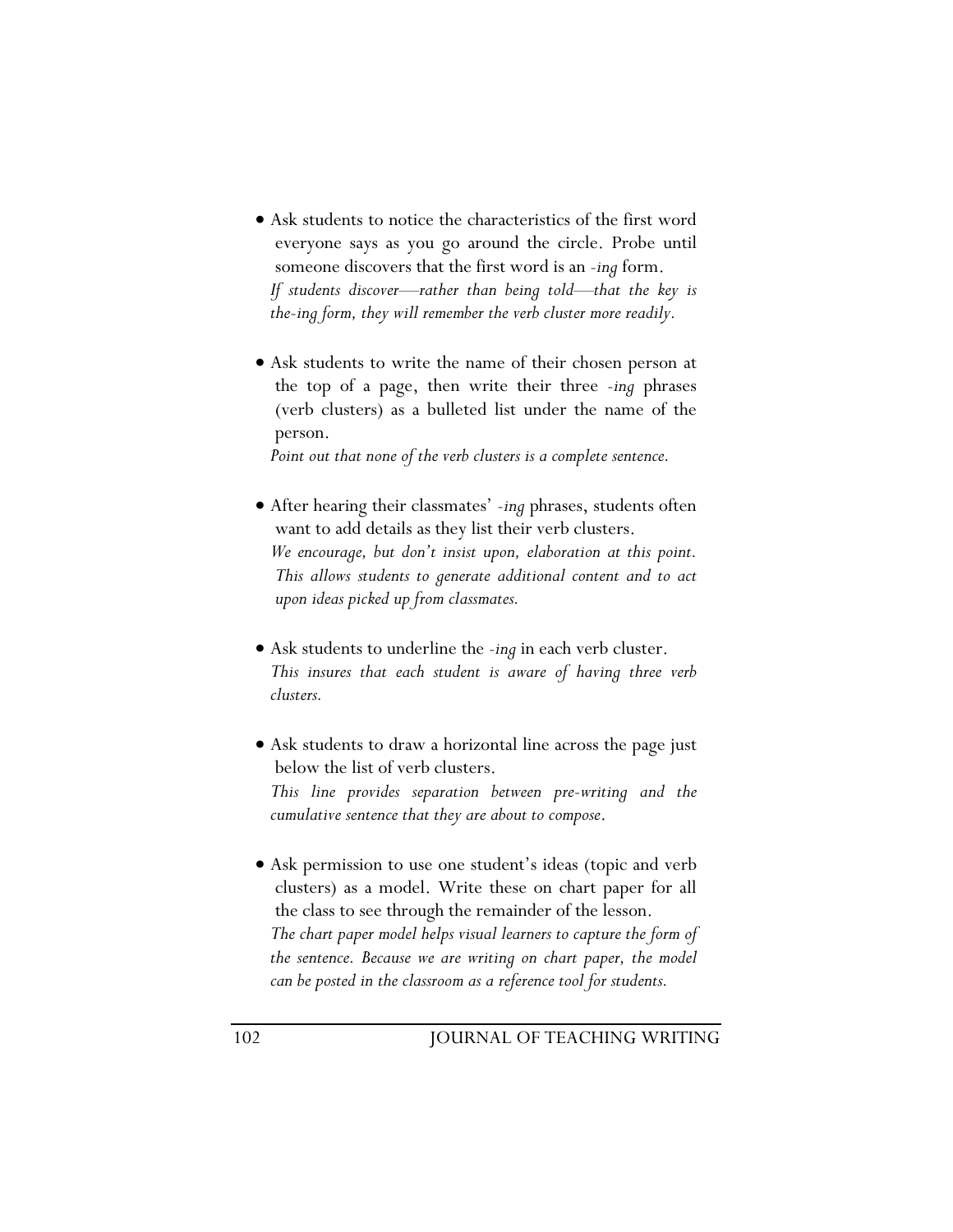• Ask students to write, under the horizontal line, a base clause similar to the following on their paper, adding the name of their chosen person: "This afternoon I remember \_\_\_\_\_\_\_."

*We provide the base clause in order to maintain focus on the verb cluster. Later, students will learn to compose their own base clauses.* 

• Ask students, "What mark of punctuation follows the base clause?" Make sure students understand that the base clause is a complete sentence and that a period is appropriate. Put a period—but then change it to a comma. Ask, "Why are we using a comma here?" Let students tell you that the comma signals that there is more to come.

*It is imperative that students understand that the base clause is a complete sentence. With the comma, we confirm what most students have predicted—that the verb clusters will be added to the base clause.* 

- Lead students to prioritize their verb clusters. "Look at your *-ing* phrases. Is there one that should be last for any reason? Maybe one is the funniest, the saddest, the most surprising, the shortest? Maybe they are all equal and it doesn't matter which order they are in. Number your  *ing* phrases in the order they should go in your sentence." *Prioritizing is a rhetorical skill that can be taught or reinforced in this activity; here we base the prioritization on students' native intuition, but we invite their rationale.*
- Lead the students to add the first verb cluster to the base clause. Ask, "What mark of punctuation should we place after our first *-ing* phrase?"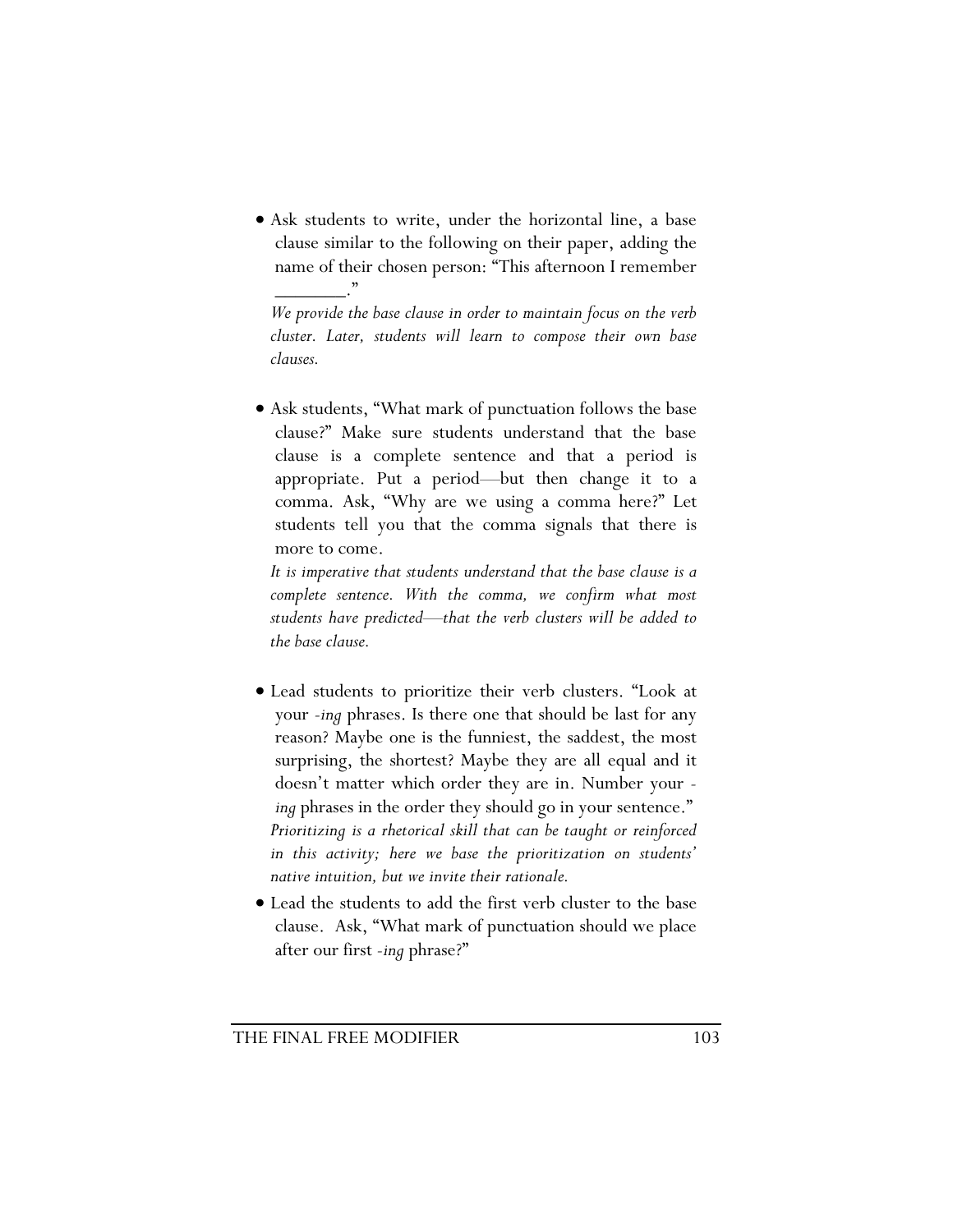*Teaching the punctuation for the cumulative sentence along within the student's own content creates an effective contextual learning package.* 

Lead students to add their second and third verb clusters, placing commas between each of the added members. *Going slowly here helps keep students from losing sight of the overall sentence.* 

• Address the inevitable question: "Why don't you use the word 'and' before the last member?" Ask students to read their sentences both with and without the added "and" to see which version best fits their intended meaning. ("This afternoon, I remember my grandmother, cooking biscuits and ham every morning, letting me stack the layers for her famous pineapple upside down cakes, teaching me to sing the Star Spangled Banner.")

*We prefer to demonstrate the cumulative sentence with the free modifiers separated only by commas; however the "and" before the third member is also correct. This illustrates the flexibility of the English language and the role of voice in writing.* 

Note: Some students may want to use only one or two of their verb clusters. Some will want to add a fourth or even more. Some, an initial adverb.

• Celebrate success by inviting students to read their "magic" or cumulative sentences aloud.

*When students have a name (magic sentence) for the sentence form, they are more likely to add it to their personal repertoire of writing skills.* 

Model oral reading of the cumulative sentence so that students "feel" a pause where the commas fall and hear the rhythm of the sentence.